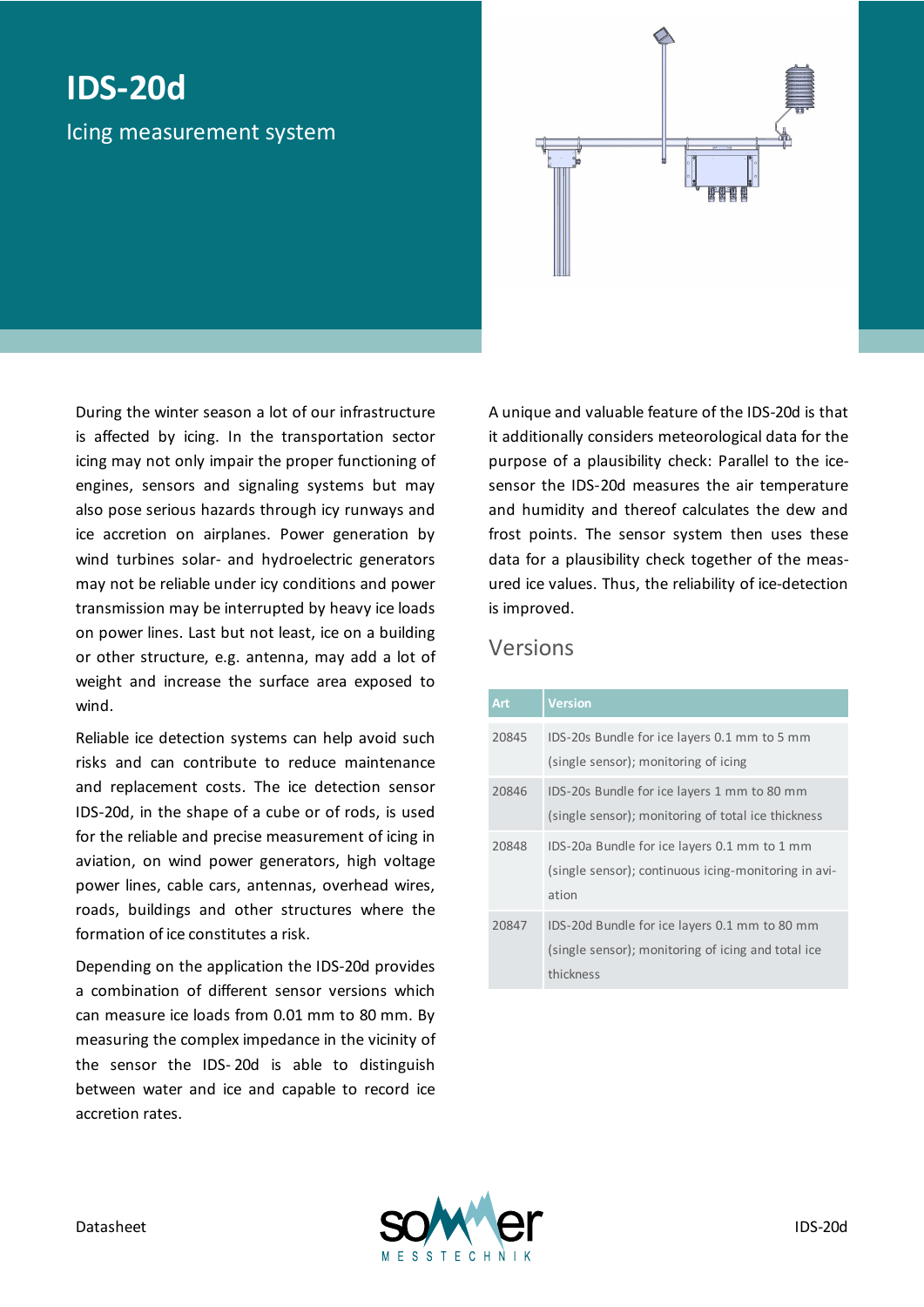### Scope of delivery

| <b>Name</b>                                                    |  |  |
|----------------------------------------------------------------|--|--|
| IDS-20d controller                                             |  |  |
| Cube 5 ice sensor                                              |  |  |
| Rod T sensor (optionally Cube 5 sensor)                        |  |  |
| Temperature and relative humidity probe                        |  |  |
| Radiation shield                                               |  |  |
| Mounting pole Ø 34 x 800 mm                                    |  |  |
| Mounting brackets for controller, sensors and radiation shield |  |  |
| MAIN sensor cable                                              |  |  |
| USB to RS485 isolated converter cable                          |  |  |
| Manual and Commander Software on USB stick                     |  |  |

#### Accessories

| Art   | <b>Accessory</b>                         |
|-------|------------------------------------------|
| 20557 | Heating transformer 230/24V, 160VA, IP00 |
| 20519 | IDS-20 Main-cable 10 m                   |
| 21150 | USB to RS485 isolated converter cable    |

## Specifications

| <b>IDS-sensors</b>            |               |               |               |  |  |
|-------------------------------|---------------|---------------|---------------|--|--|
| Sensor type                   | Cube sensor 5 | Cube sensor 1 | Rod sensor 80 |  |  |
| Measuring range ice thickness | $0.15$ mm     | $0.011$ mm    | $180$ mm      |  |  |
| Weight                        | $0.7$ kg      | $0.7$ kg      | $2.3$ kg      |  |  |
| Length                        | 560 mm        | 560 mm        | 580 mm        |  |  |

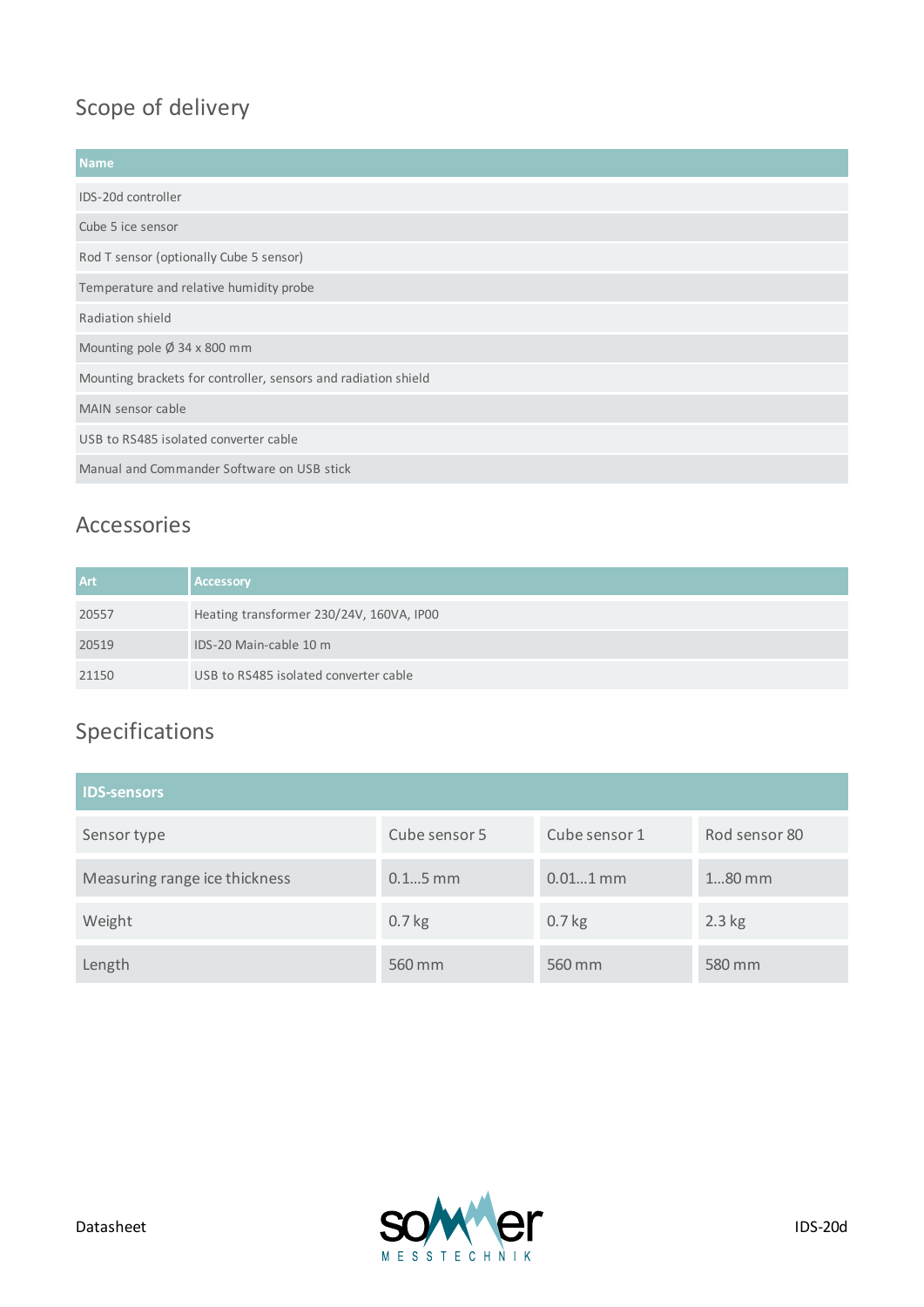| T/rH-sensor           |                 |  |  |
|-----------------------|-----------------|--|--|
| Dew point             | $-20+20$ °C     |  |  |
| Frost point           | $-20+20$ °C     |  |  |
| Air temperature       | $-40+60$ °C     |  |  |
| Air humidity          | $0100\%$        |  |  |
| Weight                | 0.715 kg        |  |  |
| <b>Size L x W x H</b> | 310 x 120 x 165 |  |  |

| <b>IDS-controller</b>      |                                                                                              |  |  |  |
|----------------------------|----------------------------------------------------------------------------------------------|--|--|--|
| Power supply               | Sensors 1028 VDC<br>Heating 24 VAC/DC<br>integrated overvoltage protection                   |  |  |  |
| Power consumption          | Active measurement 50 mA at 12 VDC<br>Heating max. 7A at 24 VAC/DC                           |  |  |  |
| Output                     | RS-485 (Modbus)<br>$SDI-12$<br>3x relay output, max. 0.8 A each                              |  |  |  |
| Operating tem-<br>perature | $-4060 °C$                                                                                   |  |  |  |
| Protection rating          | IP 66                                                                                        |  |  |  |
| Lightning protection       | Integrated Lightning Protection against indirect Lightning; discharge capacity 0,6 kW<br>Ppp |  |  |  |
| <b>Size L x W x H</b>      | 318 x 208 x 132 mm                                                                           |  |  |  |
| Weight                     | 3.6 kg                                                                                       |  |  |  |